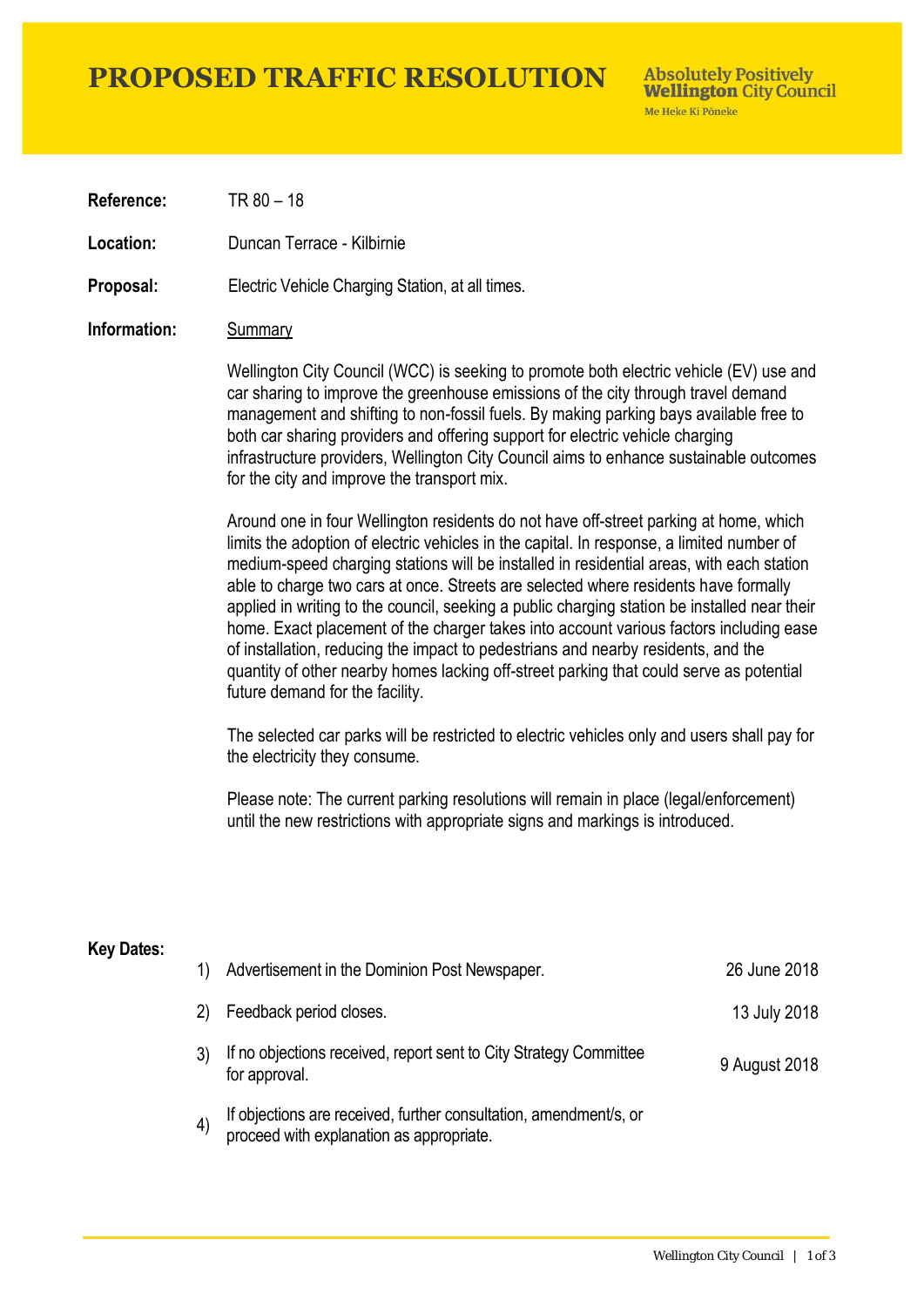# **PROPOSED TRAFFIC RESOLUTION**

## **Legal Description:**

*Add to Schedule B (Class Restricted) of the Traffic Restrictions Schedule* 

| <b>Column One</b>     | Column Two                                                                       | <b>Column Three</b>                                                                                                                                                                                                                                                              |
|-----------------------|----------------------------------------------------------------------------------|----------------------------------------------------------------------------------------------------------------------------------------------------------------------------------------------------------------------------------------------------------------------------------|
| <b>Duncan Terrace</b> | Parking place in the form<br>of electric vehicles only<br>parking, at all times. | East side, commencing 42.5 metres<br>south of its intersection with Crawford<br>Road (Grid coordinates<br>$X = 1,749,937.560$ m<br>$Y = 5,424,627.800$ m) and extending<br>in a southerly direction following the<br>western kerbline for 12.0 metres (2)<br>parallel carparks). |

**Date:** 20/06/18

**Prepared By:** Charles Kingsford **(Principal Traffic Engineer, T/L) Approved By:** Steve Spence **(Chief Advisor, Transport & Infrastructure)**

## **WCC Contact:**

#### Sigurd Magnusson **Sustainability Advisor**

Wellington City Council 101 Wakefield Street / PO Box 2199, Wellington Phone: +64 4 803 8697 Email: electricvehicles@wcc.govt.nz